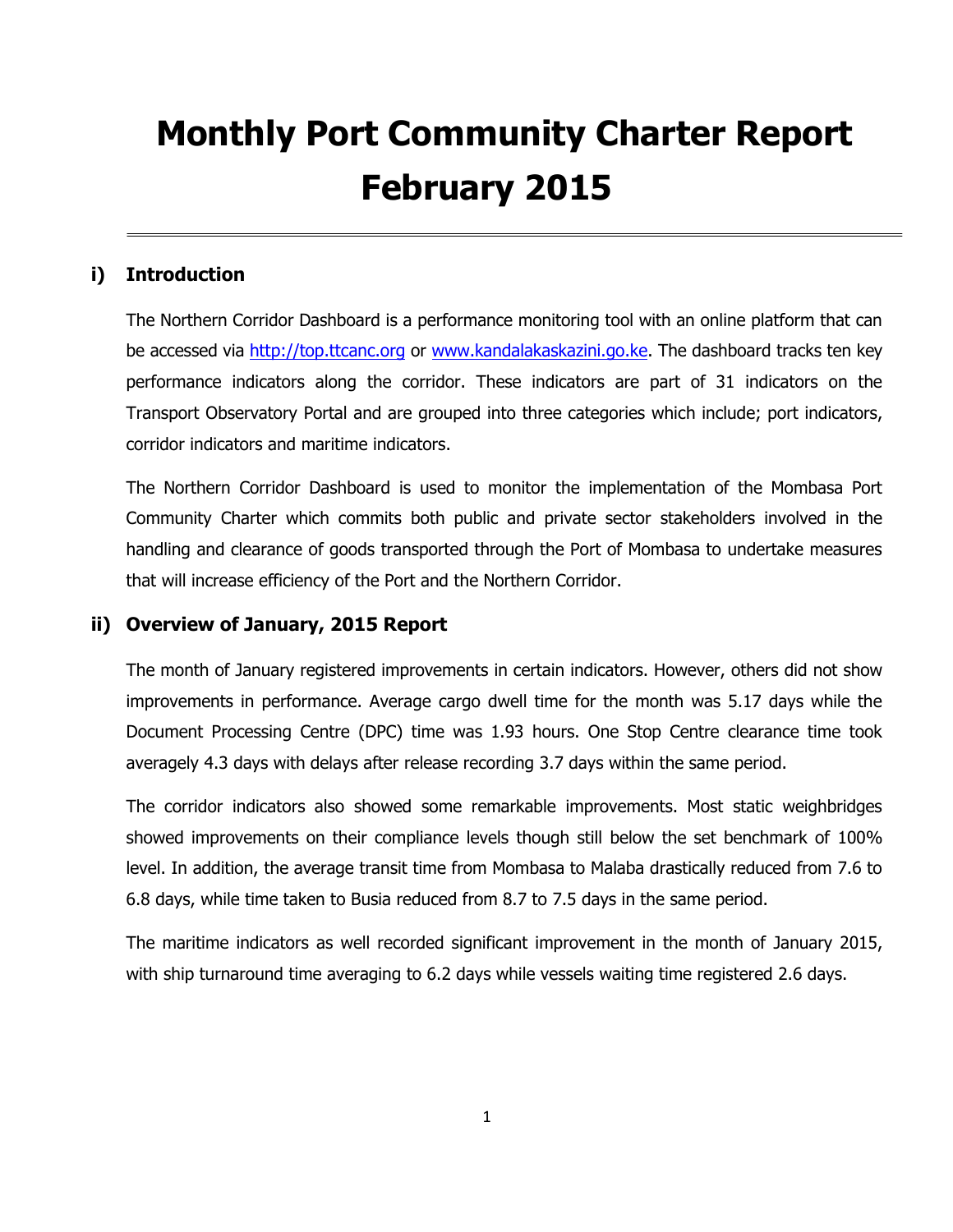### **iii) Indicator status in the month of February, 2015**

#### **a) Port Indicators**

The table below provides a summary of port indicator results for the month of January and February 2015.

#### **Table 1: Port Indicators**

| Port Indicator | Cargo Dwell Time (hrs) | DPC Time (hrs) | One Stop Centre (hrs) | After Release (hrs) |
|----------------|------------------------|----------------|-----------------------|---------------------|
| Feb - 2015     | 108.94                 | 2.54           | 106.88                | 78.92               |
| Jan - 2015     | 123.96                 | 1.93           | 102.76                | 88.44               |
| Target         | 72.00                  | 2.00           | -                     |                     |

#### **1. Cargo Dwell Time at the Port of Mombasa:**

Dwell time is measured by the time that elapse from the time cargo offloaded at the port to the time goods leave the port premises after all permits and clearances have been obtained.

- Table 1 show that port dwell time has drastically reduced from 5.17 days (123.96 hours) to 4.54 days (108.94 hours) in the month of February 2015. Nevertheless, the figures are still above the benchmarked cargo dwell time of 2 days (48 hours) at the port of Mombasa.
- KPA, in collaboration with other stakeholders was to achieve a dwell time below 3 days (72 hours) within 120 days after signing the Port Community Charter in June 2014. On the contrary, this has not been achieved yet.
- More importantly, there is need to improve port operations, speed clearance of cargo processes by all the stakeholders involved as well as cargo pick up from the port.

### **2. Time Taken at the Document Processing Centre (DPC):**

This is the time it takes to have an entry lodged by a clearing agent passed by customs. The measure considers only transit cargo monitored on a weekly basis.

- From Table 1, DPC time has showed an increase from  $1.93$  hours to  $2.54$  hours between the month of January and February 2015.
- KRA committed to establish a system of pre-arrival clearance to clear 70% of the cargo within a span of 48 hours before docking of vessels. Similarly, this was to be achieved within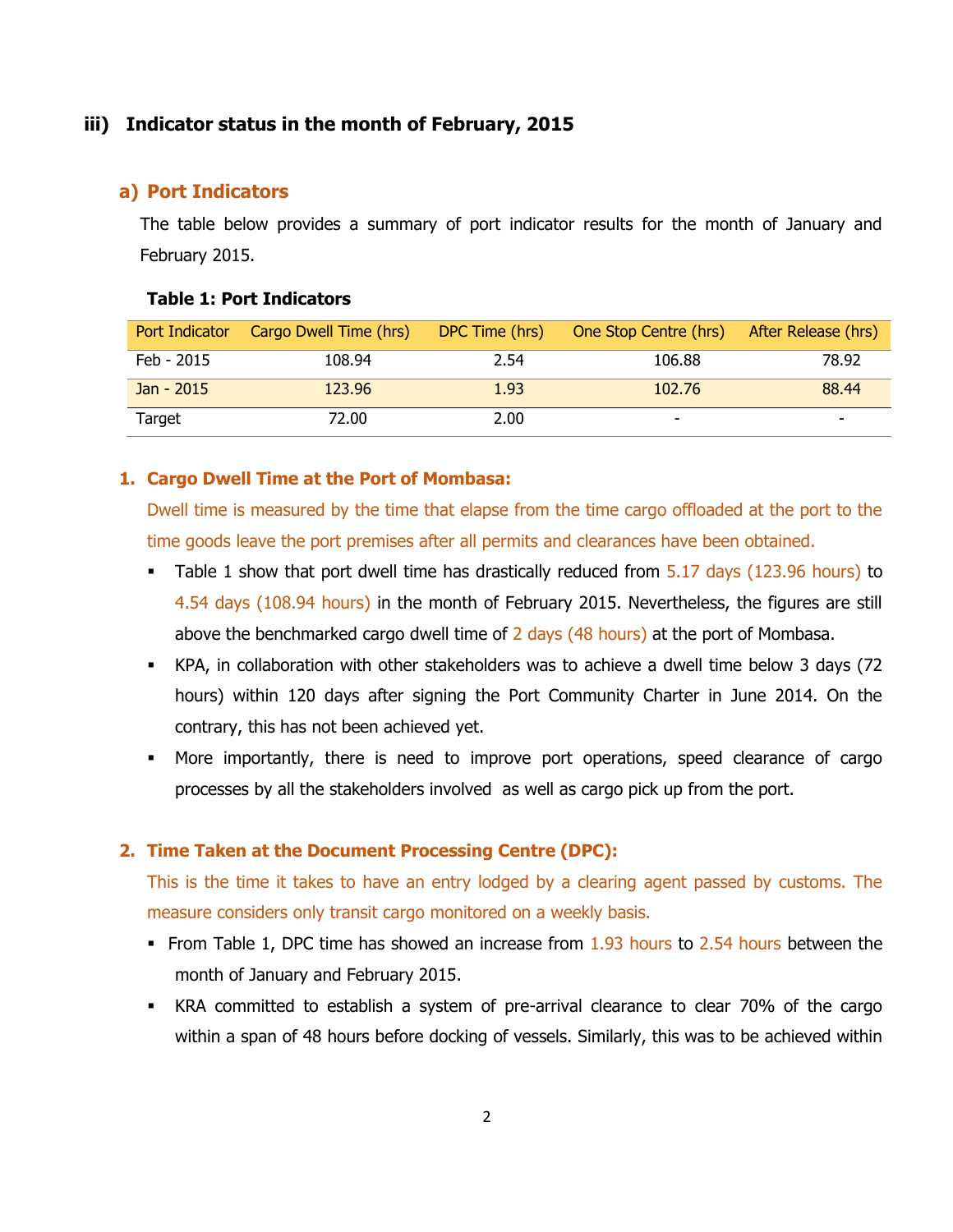3 months after the charter signing. It's commendable to expedite the discussions and initiatives underway aimed at establishing a pre-clearance system.

#### **3. One Stop Centre Clearance Time:**

The indicator is measured by subtracting the time when an entry is passed from Release Time.

- Table 1 shows that time spend at One Stop center in February 2015 of  $4.5$  days (106.88) hours) has slightly increased compared to January 2015 clearance time of 4.3 days (102.76 hours).
- The Port Charter requires that the agencies involved in the clearance processes achieve a joint, effective and efficient physical verification of cargo. Furthermore, this was to be done within the first 3 months of signing the Port Community Charter to boost the clearance processes.

#### **4. Delay after Customs Release:**

Refers to the period it takes to evacuate cargo from the port after it is officially released.

- **February 2015 has recorded an improvement on time taken after customs release have been** issued compared to January 2015. Time taken after Customs release reduced from 3.7 days to 3.3 days (88.44 hours to 78.92 hours) from the month of January to February 2015 as shown in table 1 above.
- In general, the results imply that the rate of cargo pick up by transporters and traders are still below the 24 hours set benchmark.

### **b) Corridor Indicators**

Weighbridge data are transmitted on a weekly and monthly basis by KeNHA through the weighbridge administrators.

#### **Weighbridge Indicator Adjustment**

Previously, weighbridge indicators were reported based on the static weighbridge data. However, information on static weighbridge is viewed insufficient as it does not include data on the High speed weigh-in-Motion (HSWIM) for the trucks that are compliant and are not called in. Therefore, including information from the HSWIM enable us to factor in all the vehicles for both HSWIM and static weighbridges for the weighbridge indicators. Register on the HSWIM provides the following information: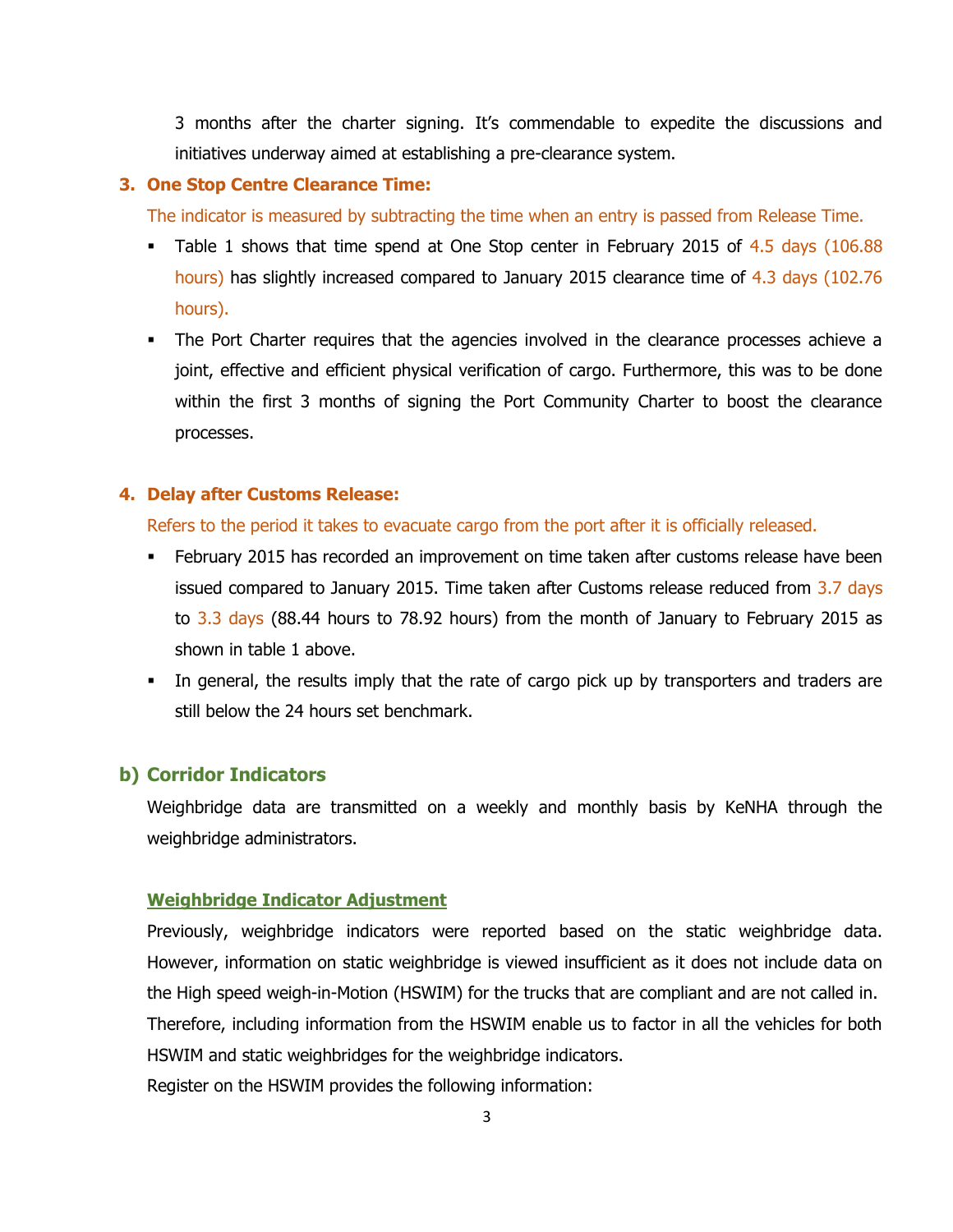- $\checkmark$  Total number of vehicles weighed using both HSWIM and static weighbridges
- $\checkmark$  Number of trucks called in, which forms the total number of trucks that passes through the static weighbridges.
- $\checkmark$  Total number of vehicles that are compliant to the HSWIM weighbridge and was not diverted to the static weighbridge.

#### **5. Weighbridge Traffic:**

This indicator measures the average number of trucks weighed per day at the various weighbridges in Kenya.

For weighbridges that have both HSWIM and Static, it is given by Total number of vehicles weighed using HSWIM weighbridges.

The figure below provides a summary of weighbridge productivity for January and February 2015.



- Fig 1 shows that Athi River registered the highest average number of traffic weighed in January 2015 followed by Gilgil. All the above weighbridges showed a rise in the volumes of traffic weighed except Busia weighbridge. Among the five, only Busia Weighbridge is not installed with the HSWIM and hence all trucks are weighed on the static scale.
- The high traffic weighed at Athi River might be due to cargo originating from Nairobi and its environs.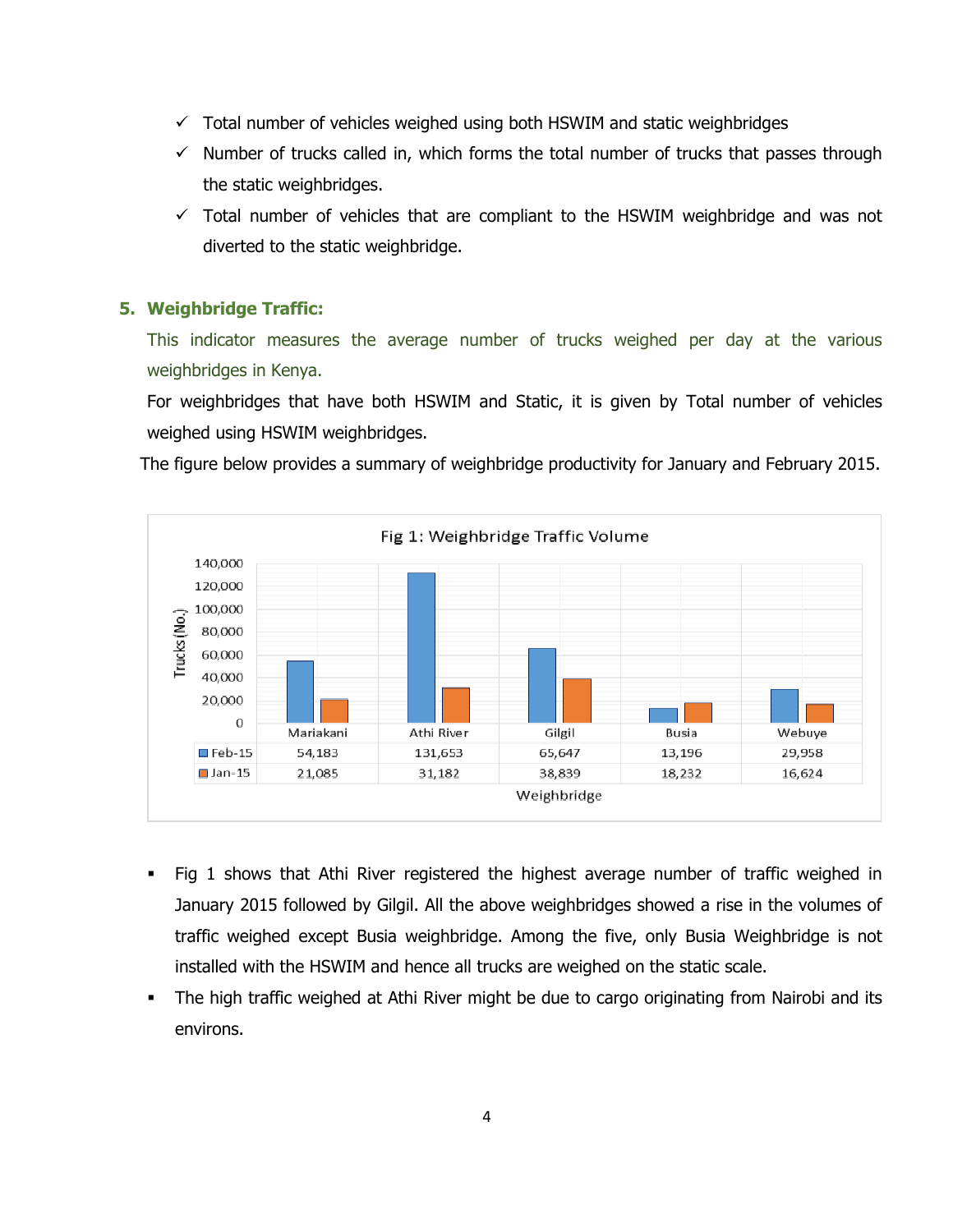#### **6. Weight Compliance at weighbridge:**

This measures the percentage of trucks that comply with the vehicle load control limits before and after re-distribution of the weights.



- Fig 2 above shows that all the above weighbridges achieved a compliance level above 90% except Busia. Busia Weighbridge registered a drop in compliance level from 88.6%. to 85.46%
- In summary, it is expected that all the trucks should achieve 100% compliance with very few exceptional cases.

### **7. Transit Time in Kenya:**

Transit time in Kenya is an estimate of the period from the time cargo is removed from the port of Mombasa to the time the export certificate is issued after crossing the border at Malaba or Busia. It includes delays after customs release before the cargo is evacuated from the port and other delays along the corridor.

The table below provides a summary of transit time in Kenya in January and February 2015.

| <b>Month</b> | Mombasa - Malaba      | Mombasa - Busia       |  |
|--------------|-----------------------|-----------------------|--|
|              | Avg. Time Taken (Hrs) | Avg. Time Taken (Hrs) |  |
| Feb - 2015   | 163.61                | 179.44                |  |
| Jan - 2015   | 181.86                | 208.27                |  |

### **Table 4: Transit Time in Kenya**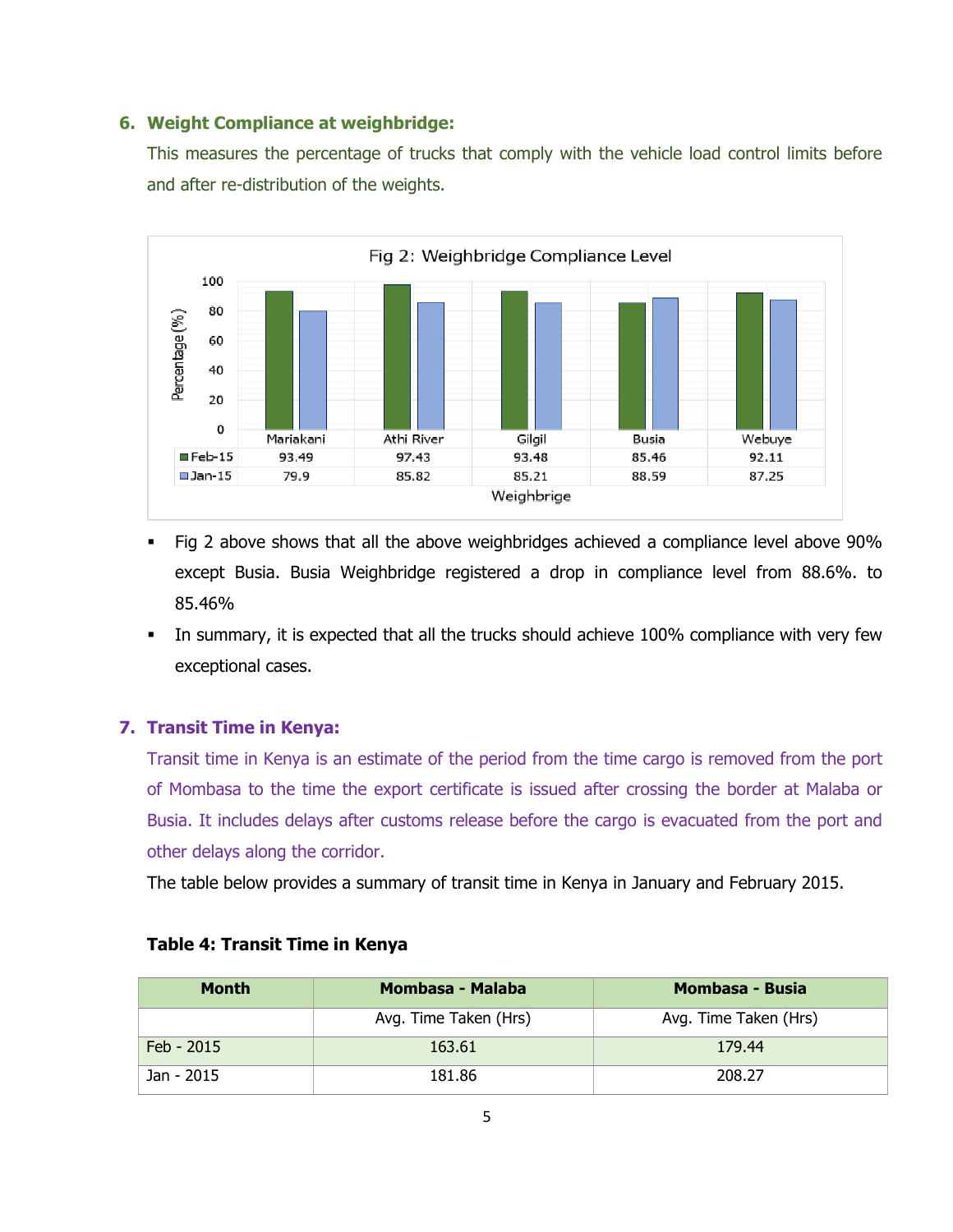Table 4 above shows that transit time from Mombasa to Malaba drastically reduced from 7.6 days to 6.8 days from January to February 2015. Time taken from Mombasa to Busia significantly dropped from 8.7 days to 7.5 days. It is expected that upon completion of the construction of several sections of the road connecting Nakuru to Busia through Kisumu , transit time might further reduce

### **c) Maritime Indicators**

The table below gives a summary of the container vessel movements (waiting time before berth and the average monthly turnaround time) at the port of Mombasa.

| <b>Month</b> | <b>Waiting Before Berth (Hrs)</b> | <b>Turnaround Time (Hrs)</b> |
|--------------|-----------------------------------|------------------------------|
| Feb - 2015   | 73.71                             | 168.53                       |
| Jan - 2015   | 61.69                             | 149.19                       |
| Target       | $\overline{\phantom{0}}$          | 48.00                        |

#### **Table 5: Maritime Indicators**

#### **8. Waiting before Berth:**

This is the average of the time difference from the entry in port area to the berthing time. It is measured from the time the vessel arrives at the fairway buoy to the time at its first berth.

 Table 5 shows that the average time taken by containerized vessels from entry to berthing increased from 2.57 days to 3.07 days in February 2015.

#### **9. Ship Turnaround Time:**

Time from ship entry in port area to exit from the port area i.e. it is measured from the time the vessel arrives at the fairway buoy to the time it is piloted off when departing the port.

 Ships turnaround time for containerized vessels drastically increased from 6.2 days to 7 days in February 2015. On the contrary, this is still higher than the set benchmark for ship turnaround time of 48 hours.

#### **10. Containers uptake at the Container Freight Stations (CFS):**

CFSs are an extension of the port and are privately managed. The clearance of goods from these stations has helped to decongest the port. Cargos to the CFSs are either client